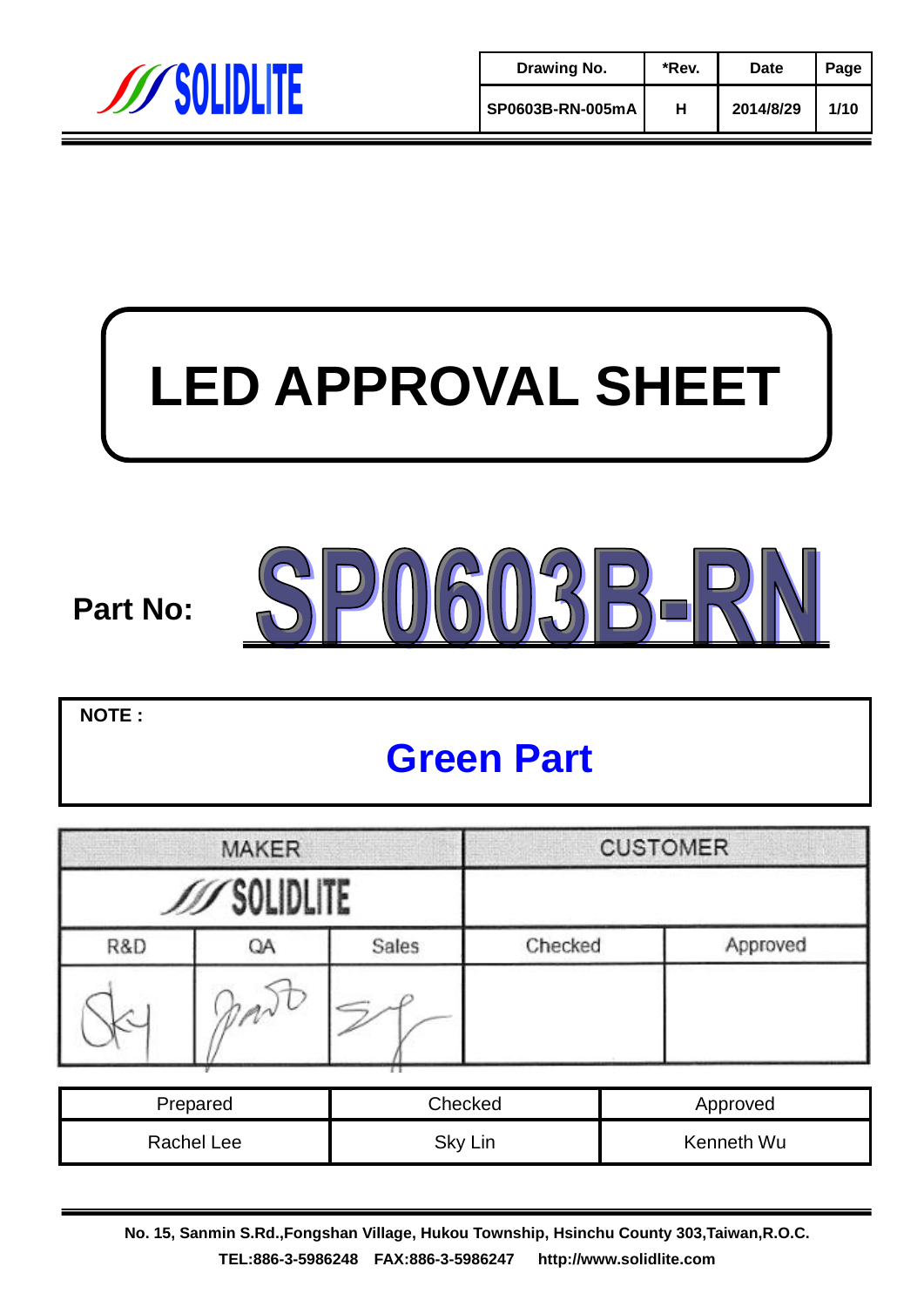

| Drawing No.      | *Rev. | Date      | Page |
|------------------|-------|-----------|------|
| SP0603B-RN-005mA | н     | 2014/8/29 | 2/10 |

**Description of P/N No.**

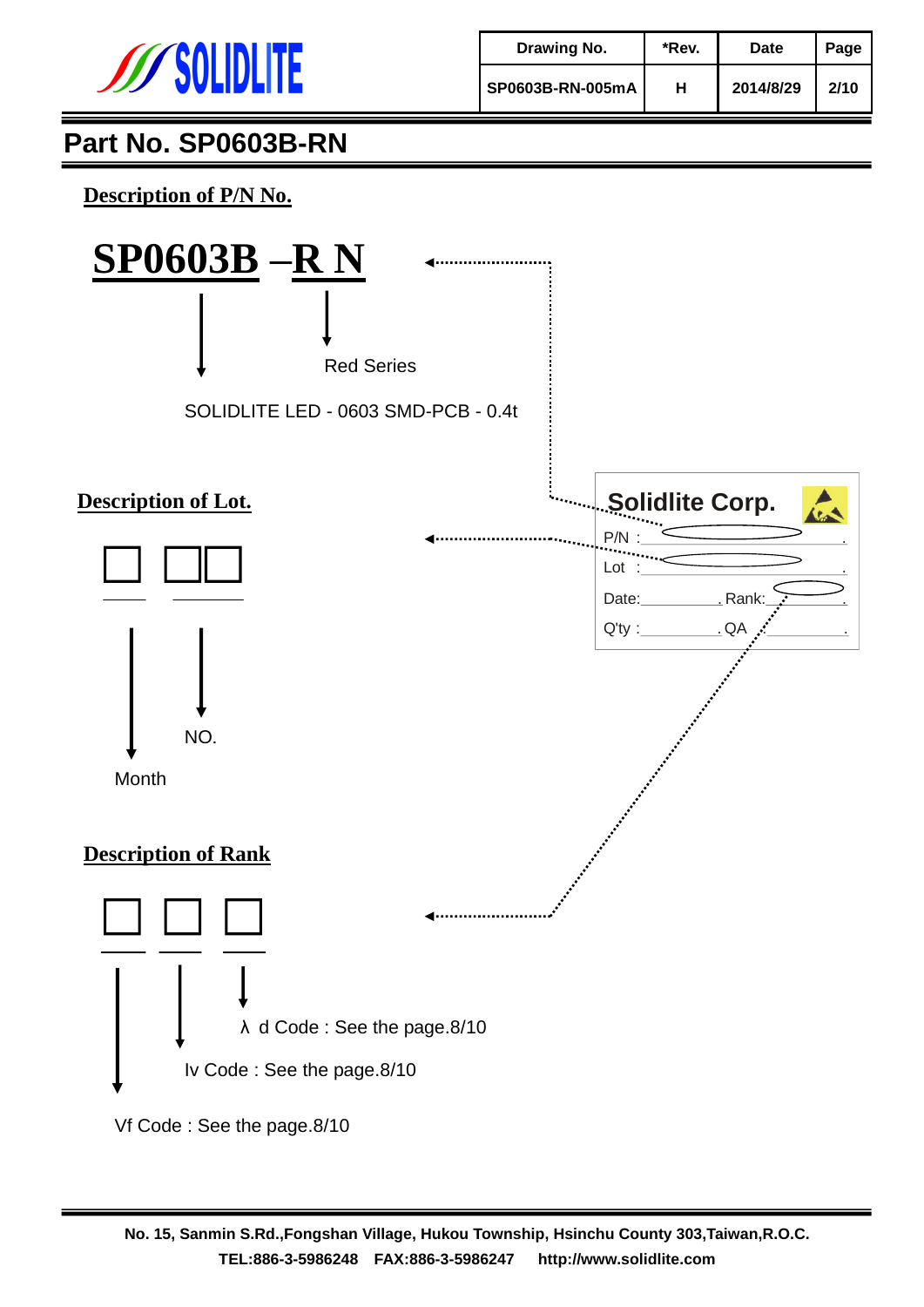

#### **Absolute Maximum Ratings at TA=25**℃

| <b>Parameter</b>                                    | MAX.                               | Unit |  |
|-----------------------------------------------------|------------------------------------|------|--|
| <b>DC</b> forward current                           | 25                                 | mA   |  |
| <b>Power Dissipation</b>                            | 120                                | mW   |  |
| Pulse Current (1/10 duty, 100ms Pulse width)        | 100                                | mA   |  |
| <b>Reverse Voltage</b> $(V_r)$                      | 5                                  |      |  |
| <b>Electrostatic Discharge Classification (HBM)</b> | $±$ 2000V                          |      |  |
| <b>Operating Temperature Range</b>                  | $-40^{\circ}$ C to $+85^{\circ}$ C |      |  |
| <b>Storage Temperature Range</b>                    | -55°C to +100°C                    |      |  |
| <b>Lead Soldering Temperature</b>                   | 245°C for 10 seconds               |      |  |

#### **Electrical and Optical Characteristics at T<sup>A</sup> =25**℃

| <b>Parameter</b>          | <b>Test Condition</b> | <b>Symbol</b>           | Min. | Typ.       | Max. | Unit    |
|---------------------------|-----------------------|-------------------------|------|------------|------|---------|
| Dominant Wavelength       | $I_F = 5mA$           | $\lambda$ d             | 620  | 625        | 630  | nm      |
| <b>Forward Voltage</b>    | $I_F = 5mA$           | $\mathbf{V}_\mathbf{F}$ | 1.6  | 1.8        | 2.1  | v       |
| <b>Reverse Current</b>    | $V_R = 5V$            | $I_R$                   |      |            | 10   | $\mu A$ |
| <b>Luminous Intensity</b> | $I_F = 5mA$           | Iv                      | 15   | 23         | 40   | mcd     |
| <b>Viewing Angle</b>      | $I_F = 5mA$           | $2\Theta$ 1/2           |      | <b>130</b> |      | deg     |

Recommend forward current for longer duration is 5mA. These values measured by Optical Spectrum Analyzer of SOLIDLITE.



**No. 15, Sanmin S.Rd.,Fongshan Village, Hukou Township, Hsinchu County 303,Taiwan,R.O.C. TEL:886-3-5986248 FAX:886-3-5986247 http://www.solidlite.com TEL:886-3-5512110/5559130 FAX:886-3-5559189 http://www.solidlite.com**

#### **Package outline dimensions : <br> <b>Recommended pad :**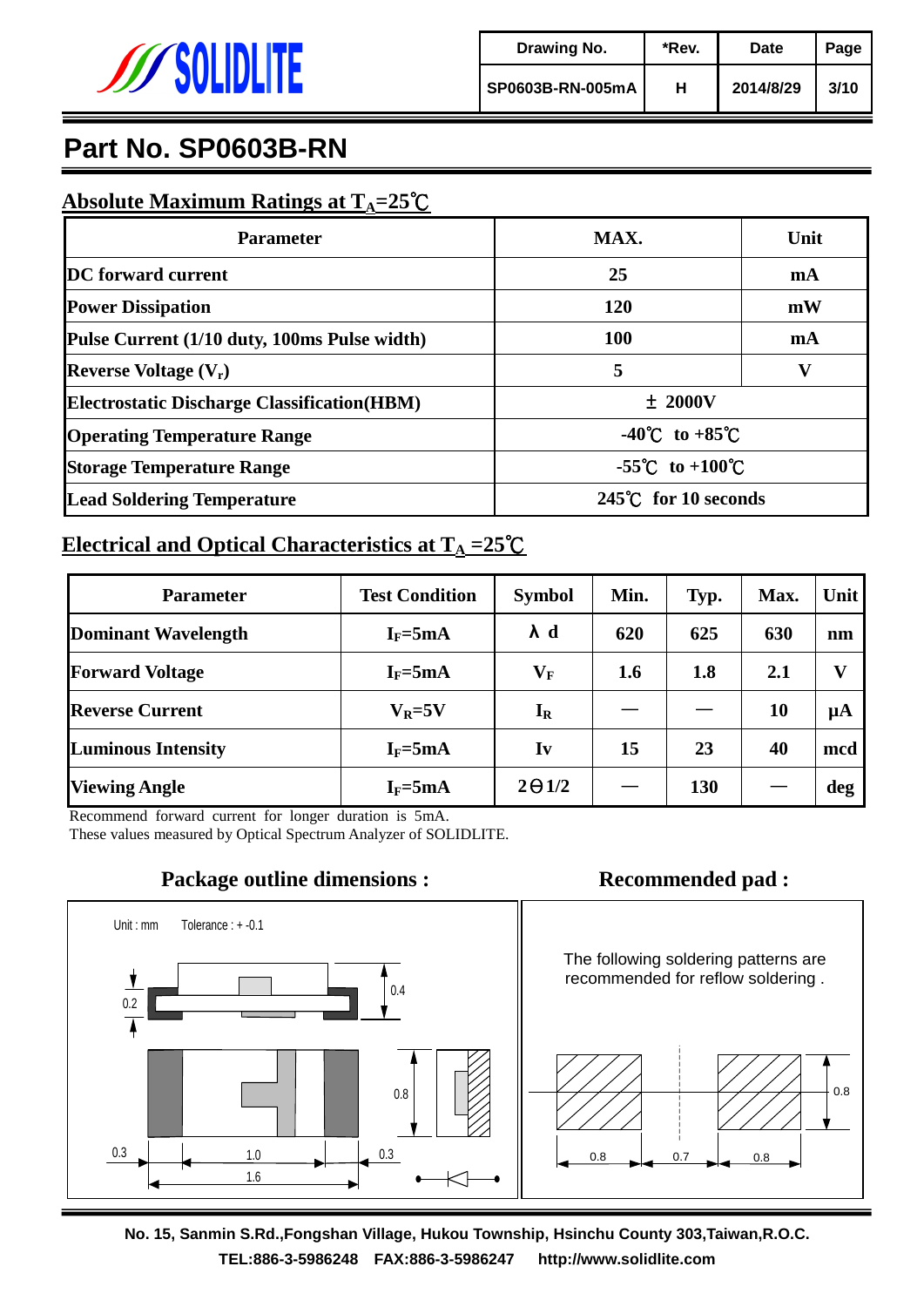

| Drawing No.      | *Rev. | Date      | Page |
|------------------|-------|-----------|------|
| SP0603B-RN-005mA | н     | 2014/8/29 | 4/10 |

#### **Typical Electrical / Optical Characteristics Curves**

**(25**℃ **Ambient Temperature Unless Otherwise Noted)**



**No. 15, Sanmin S.Rd.,Fongshan Village, Hukou Township, Hsinchu County 303,Taiwan,R.O.C. TEL:886-3-5986248 FAX:886-3-5986247 http://www.solidlite.com TEL:886-3-5512110/5559130 FAX:886-3-5559189 http://www.solidlite.com**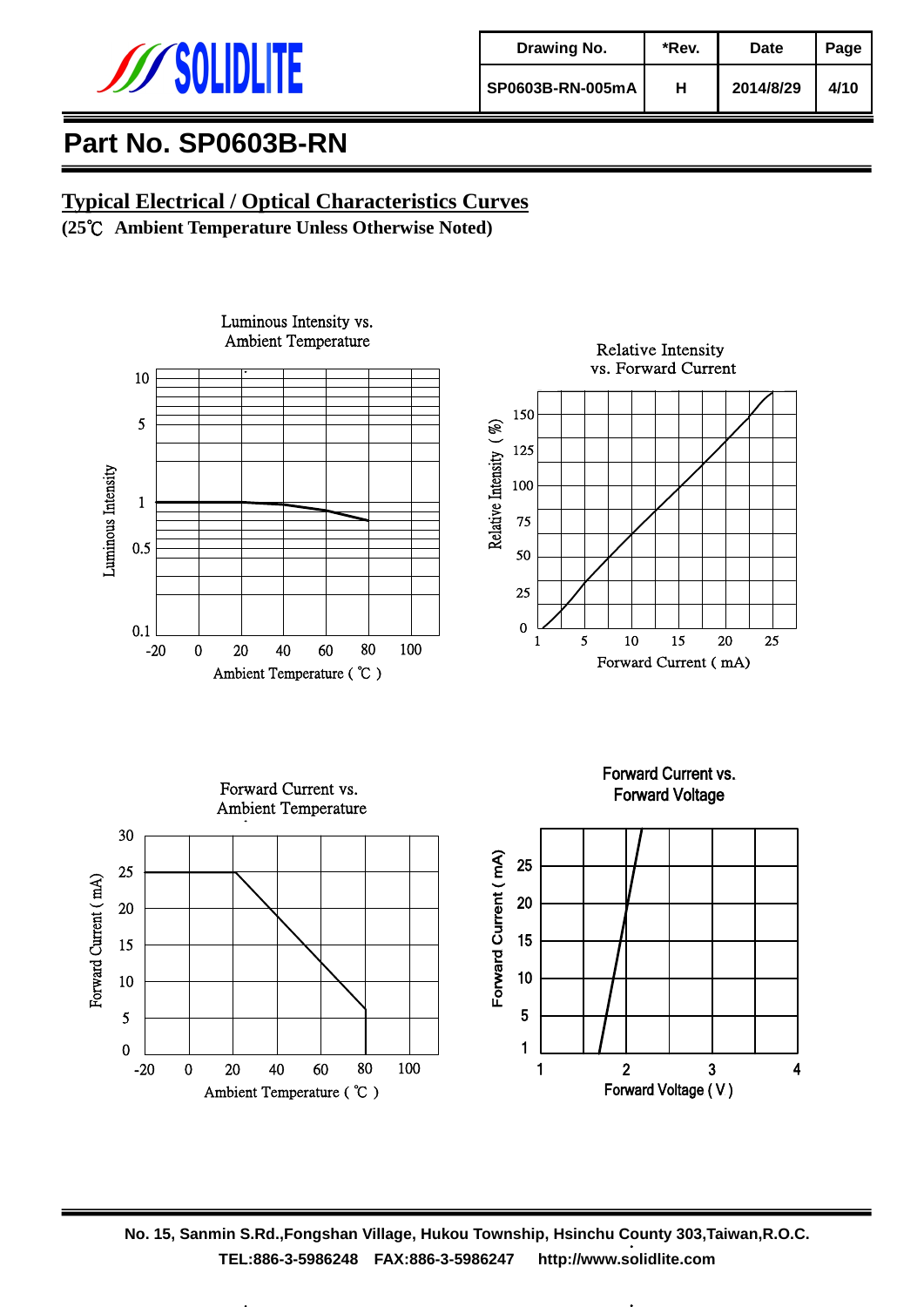

| Drawing No.      | *Rev. | Date      | Page |
|------------------|-------|-----------|------|
| SP0603B-RN-005mA | н     | 2014/8/29 | 5/10 |





Spatial Distribution





**No. 15, Sanmin S.Rd.,Fongshan Village, Hukou Township, Hsinchu County 303,Taiwan,R.O.C. TEL:886-3-5986248 FAX:886-3-5986247 http://www.solidlite.com TEL:886-3-5512110/5559130 FAX:886-3-5559189 http://www.solidlite.com**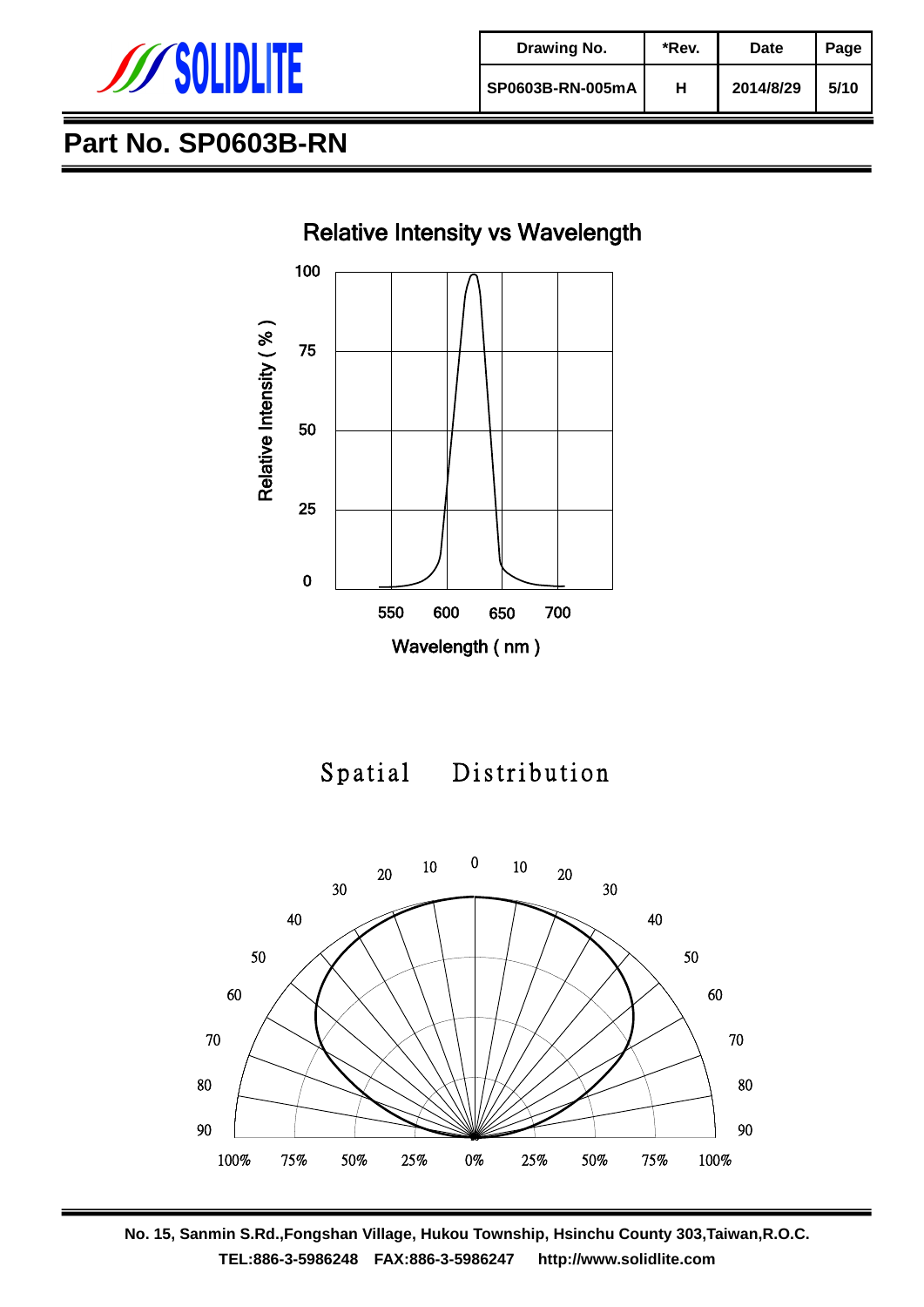

#### **Surface Mounting Condition**

In automatic mounting of the SMD LEDs on printed circuit boards, any bending , expanding and pulling forces or shock against the SMD LEDs shall be kept min. to prevent them from electrical failures and mechanical damages of the devices .

#### **Soldering Reflow**

Soldering of the SMD LEDs shall conform to the soldering condition in the individual specifications. SMD LEDs are designed for Reflow Soldering .

In the reflow soldering , too high temperature and too large temperature gradient such as rapid heating / cooling may cause electrical & optical failure and damages of the devices.

Solidlite can not quarantee the LED after they have been assembled using the solder dipping method .

#### **Recommended Soldering Temperature \_ Time Profile ( Reflow Soldering )**

| Lead Free Solder                |               |  |  |  |
|---------------------------------|---------------|--|--|--|
| <b>Pre-heat</b>                 | 150~200 ℃     |  |  |  |
| <b>Pre-heat time</b>            | 120 sec. Max. |  |  |  |
| Peak-Temperature                | 245 ℃ Max.    |  |  |  |
| <b>Soldering time Condition</b> | 10 sec. Max.  |  |  |  |



#### **Reliability Test Item and Conditions**

‧Results of Reliability Test

| N <sub>o</sub> | Item                            | <b>Test Condition</b>                                                                        | <b>Test Hours/Cycles</b> Sample No |               | Ac/Re |
|----------------|---------------------------------|----------------------------------------------------------------------------------------------|------------------------------------|---------------|-------|
|                | DC Operating Life               | $I_F: 5mA$                                                                                   | 1,000 HRS                          | <b>50 PCS</b> | 0/1   |
| 2              | <b>High Temperature Storage</b> | Temp: $100^{\circ}$ C                                                                        | 1,000 HRS                          | <b>50 PCS</b> | 0/1   |
| 3              | Low Temperature Storage         | Temp: $-55^{\circ}$ C                                                                        | 1,000 HRS                          | <b>50 PCS</b> | 0/1   |
| $\overline{4}$ | <b>Thermal Shock Test</b>       | $-40^{\circ}$ C $\longrightarrow 80^{\circ}$ C<br>5 <sub>min</sub><br>8 secs<br>5min         | 100 CYCLES                         | 50 PCS        | 0/1   |
|                | Temperature Cycle               | $-40^{\circ}$ C ~ $25^{\circ}$ C ~ $100^{\circ}$ C ~ $25^{\circ}$ C<br>30min 5min 30min 5min | 300 CYCLES                         | 50 PCS        | 0/1   |
| 6              | Temp. & Humidity bias           | $T_A = 85^{\circ}C, RH = 85\%$ , I <sub>F</sub> =5mA                                         | 1,000 HRS                          | <b>50 PCS</b> | 0/1   |

‧The Reliability Criteria of SMD LED

| Item                                                             | <b>Test Coundition</b><br>Symbol |              | Limit        |             |
|------------------------------------------------------------------|----------------------------------|--------------|--------------|-------------|
|                                                                  |                                  |              | Min.         | Max.        |
| <b>Forward Voltage</b>                                           | $V_{E}$                          | $I_F$ : 5mA  |              | $U.S.L*1.1$ |
| <b>Reverse Current</b>                                           | $1_{\rm R}$                      | $V_{R}$ : 5V |              | $U.S.L*2$   |
| Luminous Intensity                                               | 1v                               | $I_F: 5mA$   | $L.S.L.*0.5$ |             |
| *L.S.L. : Lower Standard Level<br>*U.S.L. : Upper Standard Level |                                  |              |              |             |

**No. 15, Sanmin S.Rd.,Fongshan Village, Hukou Township, Hsinchu County 303,Taiwan,R.O.C. TEL:886-3-5986248 FAX:886-3-5986247 http://www.solidlite.com TEL:886-3-5512110/5559130 FAX:886-3-5559189 http://www.solidlite.com**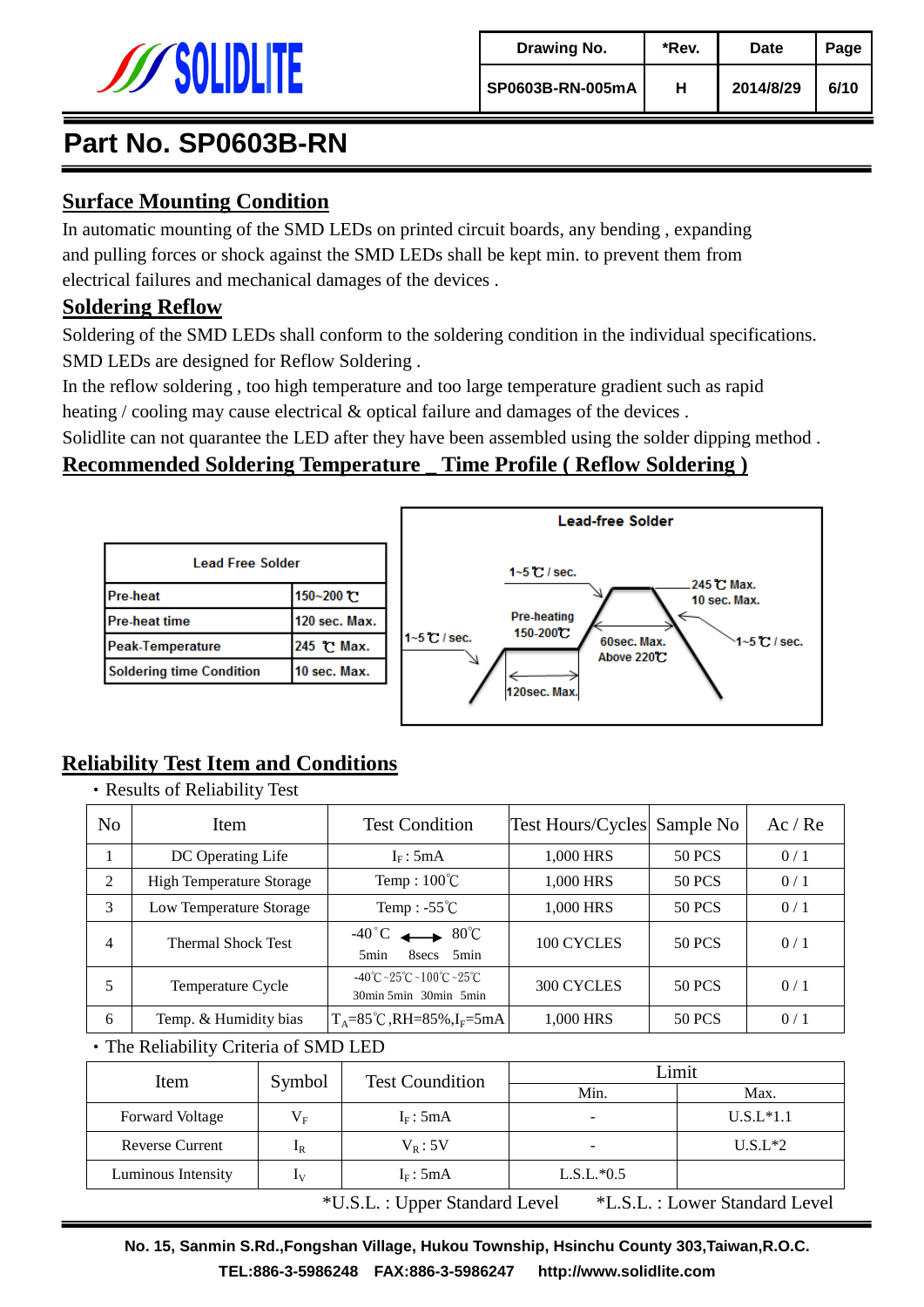

| Drawing No.      | *Rev. | Date      | Page |
|------------------|-------|-----------|------|
| SP0603B-RN-005mA | н     | 2014/8/29 | 7/10 |





**Package Carrier Tape Dimensions : 5,000 pcs/Reel**

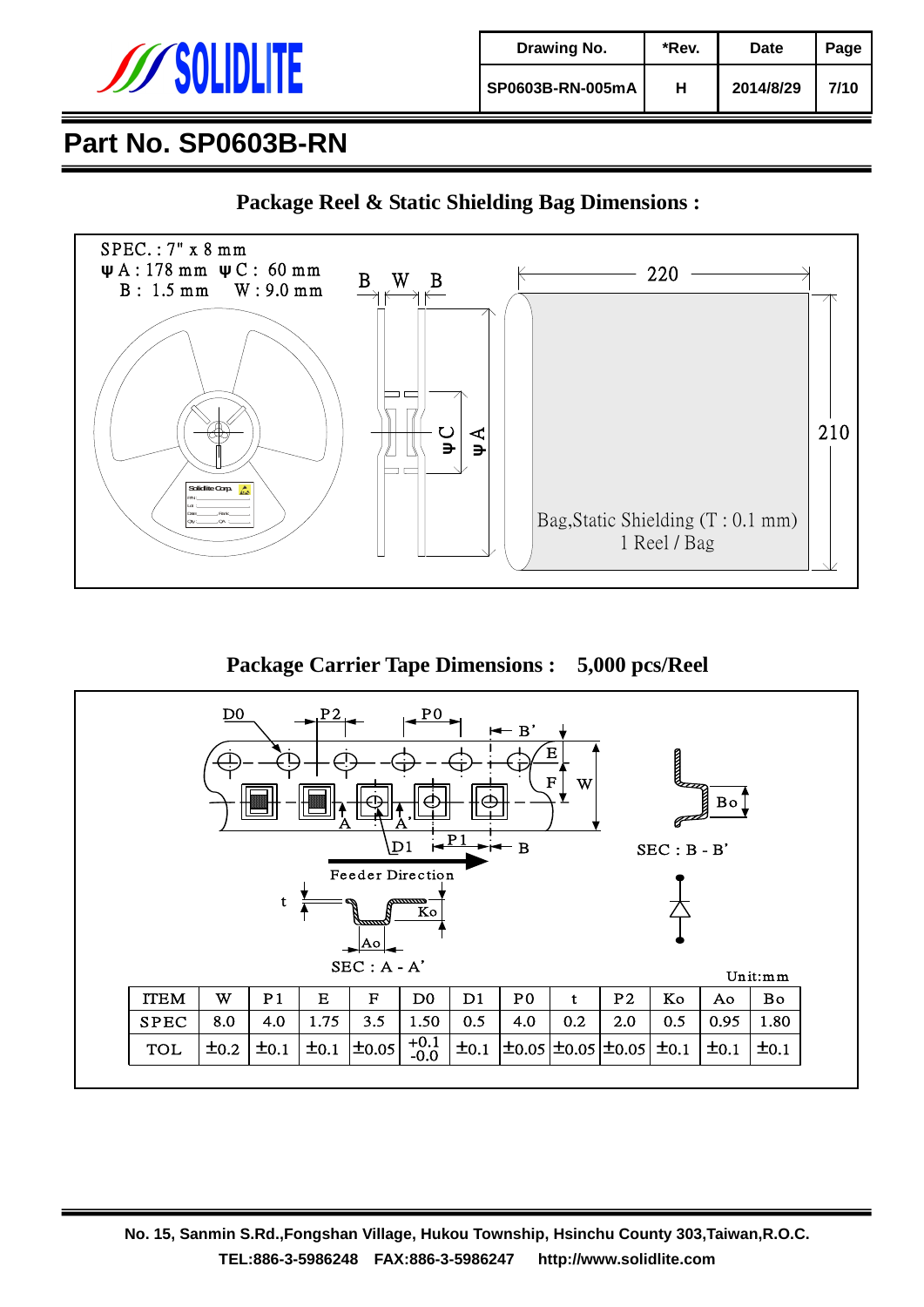

| Drawing No.      | *Rev. | Date      | Page |
|------------------|-------|-----------|------|
| SP0603B-RN-005mA | н     | 2014/8/29 | 8/10 |

#### **Ranks Combination**

| Vf     |     | <b>Luminous</b><br><b>Intensity</b> |                          | <b>RN(RED)</b>  |                          |                          |       |                          |
|--------|-----|-------------------------------------|--------------------------|-----------------|--------------------------|--------------------------|-------|--------------------------|
| Vf@5mA |     | Iv@5mA                              |                          | $\lambda$ d@5mA |                          |                          |       |                          |
| (V)    |     | (mcd)                               |                          | (nm)            |                          |                          |       |                          |
|        |     |                                     | Code   min   max    Code | min             | max                      | Code                     | min   | max                      |
| 3      | 1.6 | 1.7                                 | C                        | 15              | 21                       | 5                        | 620.0 | 625.0                    |
| 4      | 1.7 | 1.8                                 | D                        | 21              | 30                       | 6                        | 625.0 | 630.0                    |
| 5      | 1.8 | 1.9                                 | E                        | 30              | 40                       | $\overline{\phantom{m}}$ | -     | $\overline{\phantom{a}}$ |
| 6      | 1.9 | 2.0                                 |                          | -               | $\overline{\phantom{0}}$ | $\overline{\phantom{0}}$ | -     | $\overline{\phantom{a}}$ |
| 7      | 2.0 | 2.1                                 |                          | -               |                          |                          |       |                          |

The quantity ratio of the ranks is decided by SOLIDLITE.

#### **Note:**

**1.The products are sensitive to static electricity and care must be fully taken when handling products.**

**2.Measurement Uncertainty of the Luminous Intensity:** ±**10%**

**3. Measurement Uncertainty of the Dominant Wavelength:** ±**1nm**

**4. Measurement Uncertainty of the Voltage:** ±**0.05V**

#### **Cautions :**

#### **1. Storage**

\*Storage Conditions

Before opening the package:

The LEDs should be kept at 30℃ or less and 90%RH or less. The LEDs should be used within a year. When storing the LEDs, moisture proof packaging with absorbent material (silica gel) is recommended.

After opening the package:

The LEDs should be kept at 30℃ or less and 70%RH or less. The LEDs should be soldered within 72 hours (3days) after opening the package. If unused LEDs remain, they should be stored in moisture proof packages, such as sealed containers with packages of moisture absorbent material (silica gel). It's also recommended to return the LEDs to the original moisture proof bag and to reseal the moisture proof bag again.

\*If the moisture absorbent material (silica gel) has faded away or the LEDs have exceeded the storage time, baking treatment should be performed using the following condition.

Baking treatment: more than 24 hours at 65+/-5℃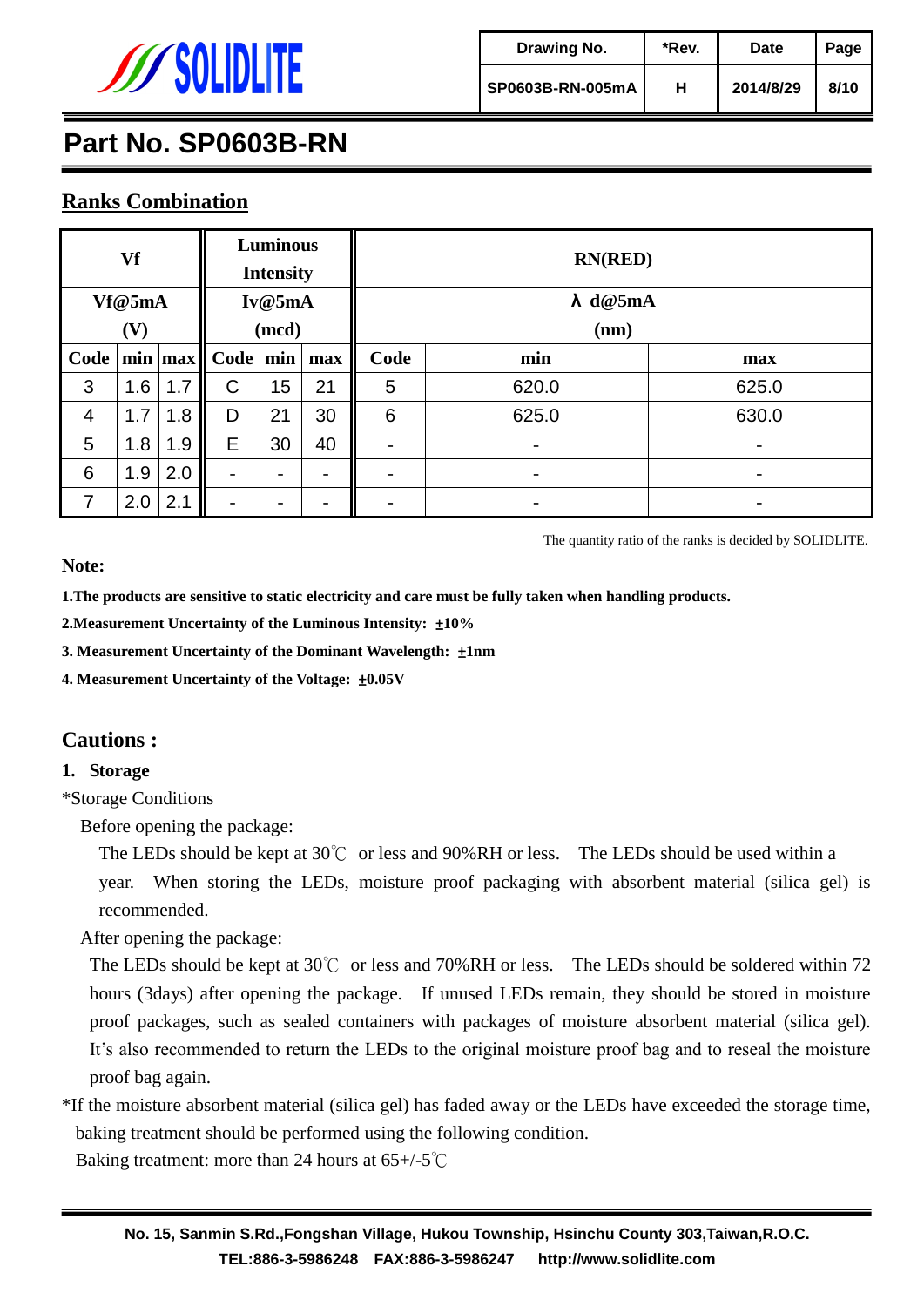

\*Solidlite LED electrode sections are comprised of a silver plated copper alloy. The silver surface may be affected by environments which contain corrosive gases and so on. Please avoid conditions which may cause the LED to corrode, tarnish or discolor. This corrosion or discoloration may cause difficulty during soldering operations. It is recommended that the user use the LEDs as soon as possible.

\*Please avoid rapid transitions in ambient temperature, especially in high humidity environments where condensation can occur.

#### **2. Moisture Proof Package**

- \*When moisture is absorbed into the SMT package it may vaporize and expand during soldering. There is a possibility that this can cause exfoliation of the contacts and damage to the optical characteristics of the LEDs. For this reason, the moisture proof package is used to keep moisture to a minimum in the package.
- \*The moisture proof package is made of an aluminum moisture proof bag whit a zipper. A package of a moisture absorbent material (silica gel) is inserted into the aluminum moisture proof bag. The silica gel changes its color from blue to pink as it absorbs moisture.

#### **3. Heat Generation**

\*Thermal design of the end product is of paramount importance. Please consider the heat generation of the LED when making the system design. The coefficient of temperature increase per input electric power is affected by the thermal resistance of the circuit board and density of LED placement on the board, as well as other components. It is necessary to avoid intense heat generation and operate within the maximum ratings given in this specification.

\*The operating current should be decided after considering the ambient maximum temperature of LEDs.

#### **4. Static Electricity**

\*Static electricity or surge voltage damages the LEDs.

It is recommended that a wrist band or an anti-electrostatic glove be used when handling the LEDs.

\*All devices,equipment and machinery must be properly grounded.

It is recommended that measures be taken against surge voltage to the equipment that mounts the LEDs.

- \*When inspecting the final products in which LEDs were assembled, it is recommended to check whether the assembled LEDs are damaged by static electricity or not. It is to find static-damaged LEDs by a light-on or a VF test at a lower current (below 1mA is recommended) .
- \*Damaged LEDs will show some unusual characteristics such as the leak current remarkably increases, the forward voltage becomes lower, or the LEDs do not light at the low current.

Criteria:(VF>2.0 V at IF=0.5mA)